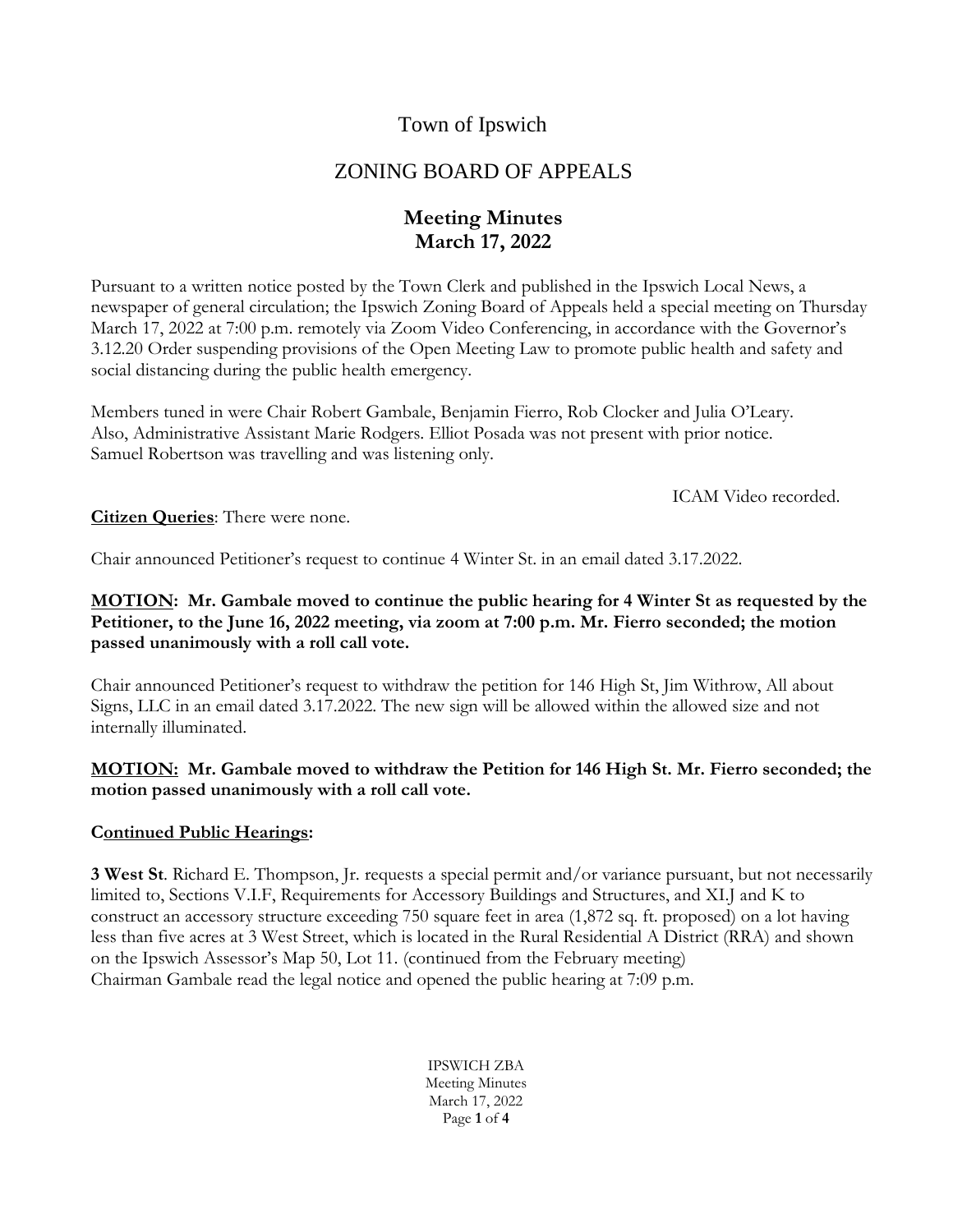Mr. Fierro noted his absence at last month's meeting and updated the Board regarding the Mullin Rule: He signed an affidavit that he reviewed the video recording of the February 17, 2022 meeting of the Zoning Board of Appeals (attached to these minutes)

The Petitioner was present represented by Attorney Richard Kallman, who spoke to the supplemental information submitted in response the questions from last month's meeting concerning lighting, siding, driveway material and plantings on the berm.

Discussion took place concerning the height of the garage; due to the existing grade the garage height will be three feet lower than the existing dwelling height. The driveway will be surfaced with  $\frac{3}{4}$  stone. No tree removal is proposed. The berm will shield the neighbor to the east and the Petitioner proposes to transplant pines from the property. Cut sheets were provided for lighting fixtures and locations were discussed.

The Board noted the parking of storage trailers on the property. Permanent placement is a zoning violation. Attorney Kallman assured the Board they will be relocated off site.

Discussion was held concerning the number and type of vehicles to be stored in the garage. Position and size of windows; no utilities beyond electricity was proposed. In addition to pines the Petitioner agreed to plant juniper trees; size and placement were discussed.

Mr. Fierro reviewed and the Board found the criteria for a Special Permit XI.J and found the application to be complete, providing sufficiently detailed information; specifically, various vehicles would be stored inside; no toilet, no hot water service; added vinyl siding similar to the house is compatible with neighborhood; minimal impacts on the natural environment.

Mr. Fierro reviewed and the Board made specific finding under section VI.F Requirements for Accessory Buildings and Structures. No parking issues; electric upgrade is nominal; design will be compatible with the existing dwelling and location shielded by a fifty-foot long berm which will minimize impact on the surrounding neighborhood; materials architectural plans support design and construction; metal roof color will match the existing home; no negative impacts upon the environment; proposed structure would not be detrimental to the neighborhood.

**MOTION: Mr. Fierro moved the Board make the finding that the applicant has met criteria in XI.J.2; Mr. Clocker seconded, the motion passed unanimously with a roll call vote.**

#### **MOTION:**

**Mr. Fierro moved the Board grant the Special Permit as requested by the Petitioner to allow construction of a an accessory building not greater than 1,872 square feet not to exceed 25-feet in height; subject to Morton Building as designed on plans titled Allied Design Architectural & Engineering Group P.C.; building metal with vinyl siding to match the existing dwelling and metal roof matching the color of the dwelling; one man door and three garage doors two measuring ten feet and one twelve feet, all with windows; two windows on each end of the garage measuring 4'4" x 2'9"; four exterior lights as shown on plans; the garage for storage of the usual and customary to residential use and not for commercial use; planting on the fifty foot long berm for screening shall consist of six Juniper, and six pine saplings measuring three to four feet in height; all plans design** 

> IPSWICH ZBA Meeting Minutes March 17, 2022 Page **2** of **4**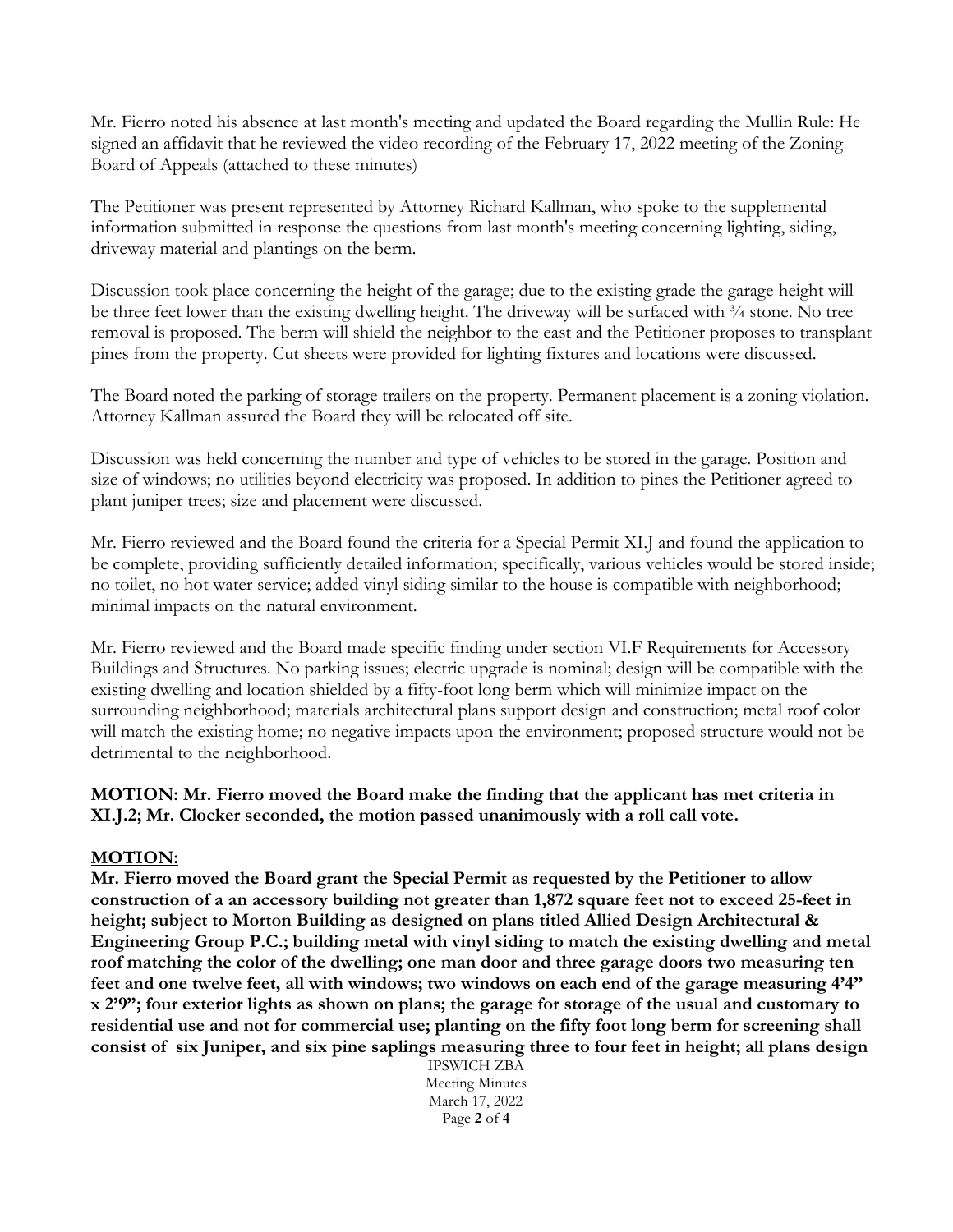**Engineering Group dated 12/2/21; driveway stone to be three quarter to one and one half inch in diameter; electricity and one outdoor water spigot only. Ms. O'Leary seconded; the motion passed unanimously with a roll call vote. Fierro, yes; Clocker, yes; O'Leary, yes, and Gambale, yes.**

*Documents and exhibits used by the Appeals Board:* Petition and supporting documentation. Letter of support dated 2.3.2022 from abutter at 124 East St Topsfield Ma; email dated 2.16.2022 from Jim Bone Building Inspector; memorandum from Petitioner dated 3.8.22 9 pgs.

## **Public Hearing:**

**4 Marshview Road,** Rebecca Fortado requests a special permit and/or variance pursuant to, but not necessarily limited to sections XI.J; and II.B 2 and VI.B Table of Dimensional and Density Regulations for relief from the left side setback required for a newly constructed deck (450 s.f.) located in Rural Residential A District (RRA) and shown on the Ipswich Tax assessor's May 32A, Lot 002A.

Chairman Gambale read the legal notice and opened the public hearing at 8:05 p.m. He initiated discussion concerning the existing setbacks and making the determination if, the building is non-conforming. The Petitioner said Jim Bone, Building Inspector was her neighbor and she has all the dimensions, if needed. The current setbacks were discussed and dimensions of the existing deck and proposed deck were discussed at length.

The Board found that the building is conforming in all aspects, the lot is non-conforming. The Board determined the lot was unusual in shape after lengthy discussion of the lot configuration and interpretation of "irregular lot" vs the term 'unusual'.

### **MOTION:**

**Mr. Clocker moved the Board find the lot is usual in shape; the left side setback has a second jog in it and is not perpendicular to the street and creates an unusual setback line. Ms. O'Leary seconded, the motion passed unanimously with a roll call vote.**

The Board discussed the requested relief from the left side lot line of 34'3" for a proposed attached to the existing deck, same materials eight feet off the ground, with railings. It was determined to allow an extra foot for leeway – no closer than 33'.3". The Petitioner acknowledged.

#### **MOTION:**

**Mr. Fierro reviewed the criteria under section XI.J special permits and moved the Board find the proposal has met make beneficial substantial improvements of the property, the materials will be pressure treated wood, with steel piping rails, no lattice work, adverse effects are minimal, and the structure will be in character with the neighborhood. Mr. Clocker seconded, the motion passed unanimously with a roll call vote.**

#### **MOTION:**

**Mr. Fierro moved the Board grant the special permit as requested by the Petitioner from the provisions of the Protective Zoning Bylaw to construct a 15' x 30' deck addition to the existing deck; no closer than 33'3" to the left side property line, in accordance with plans titled Proposed Deck #4 Marshview Road – Donohoe Survey, Inc. dated 2.14.2022 and material submitted in the application. Mr. Clocker seconded; motion passed unanimously with a roll call vote.**

> IPSWICH ZBA Meeting Minutes March 17, 2022 Page **3** of **4**